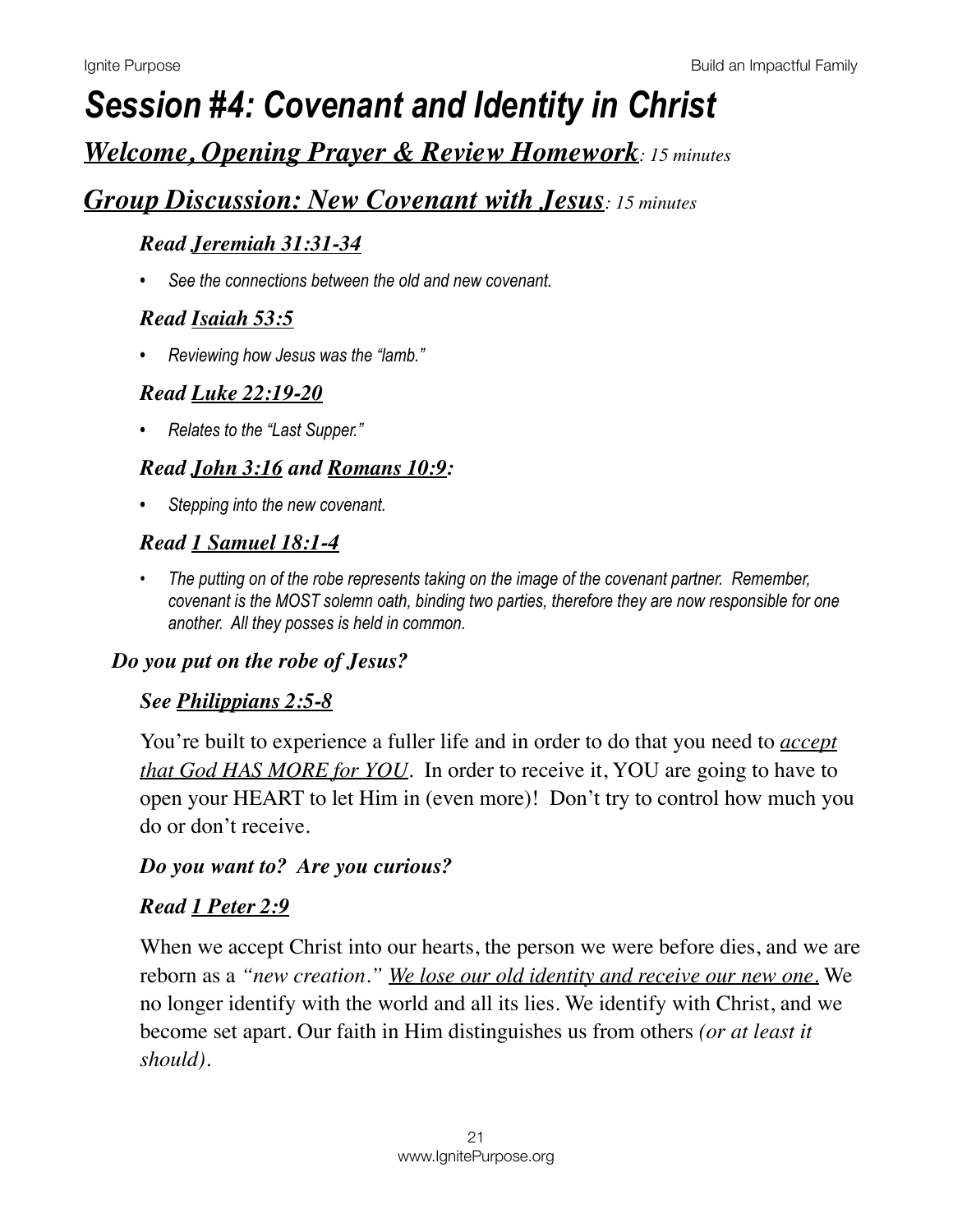### *Couple's Breakout: 15 minutes*

*Re-read [1 Peter 2:9](https://www.biblegateway.com/passage/?search=1%20Peter%202:9&version=NIV) talk about what it really means to have an Identity in Christ…*

*Do YOU feel God loves you fully? Why or why not?* 

*Do you love yourself as God loves you? Why or why not?* 

*What can we do to BETTER understand God's love for us?* 

*Do you know your identity as a child of God?*

*Discuss your personal identity…What defines who you are now?* 

*How does that identity affect your life if you're a follower of Jesus but don't believe the truths of your new identity?*

*As we have the power to come into God's presence, pray and ask Him for the help you need to love and be loved as He loves. Make a commitment to pray together this week for God to reveal Himself and His love more deeply to you.*

## *Group Discussion: Fear or Joy?: 5 minutes Read [Hebrews 12:18-24](https://www.biblegateway.com/passage/?search=Hebrews+12:18-24&version=NIV)*

*• Discuss The Mountain of Fear and the Mountain of Joy* 

## *Homework Review & Closing Prayer: 10 minutes*